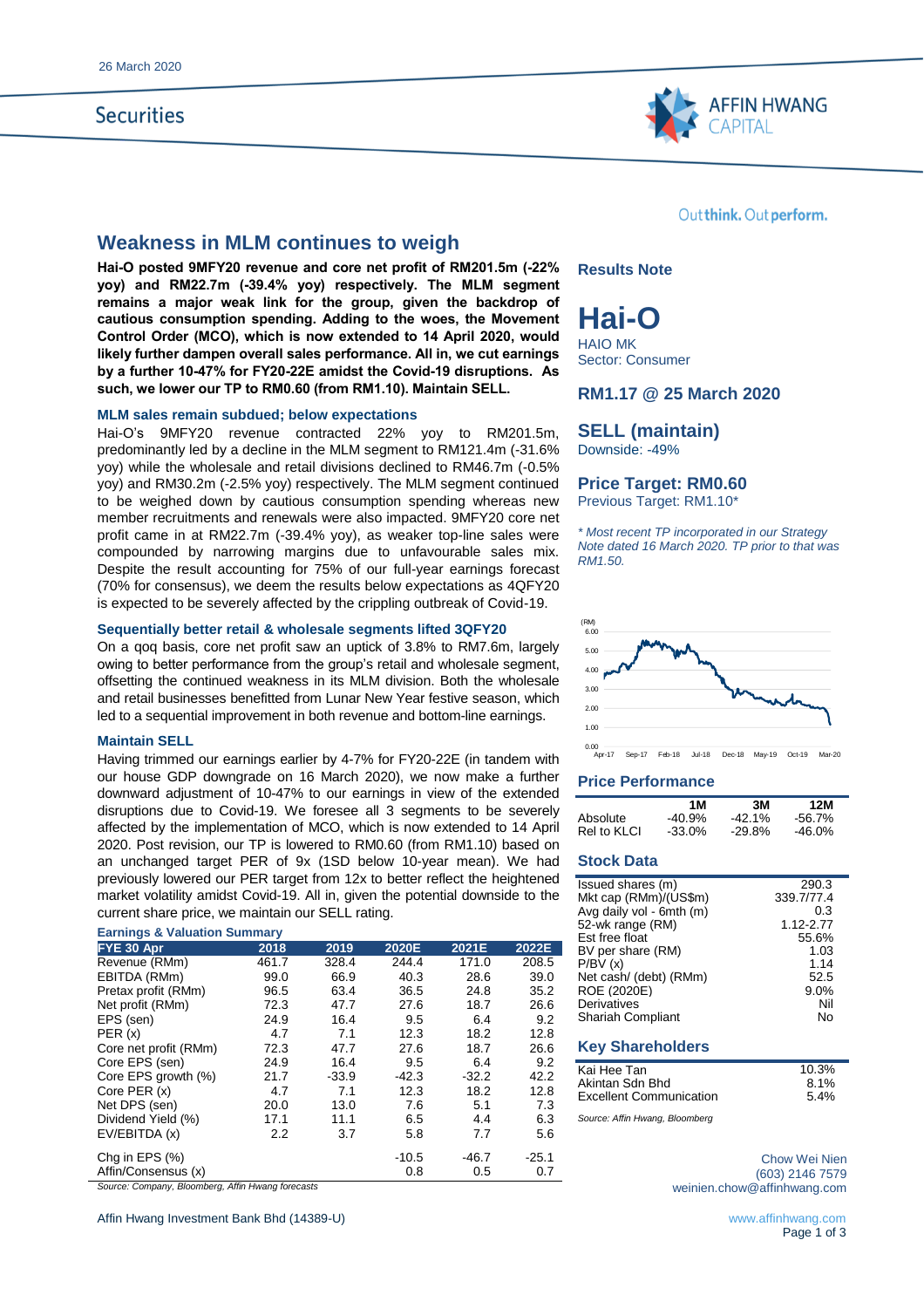# **Securities**



## Out think. Out perform.

### **Key risks**

Upside risks: i) recovery in MLM distributor base; ii) better-than-expected take-up rate for its new products; and (iii) higher cost savings.

| <b>Fig 1: Results Comparison</b> |                   |                   |                   |            |               |                          |                          |          |                                                                                                                                |
|----------------------------------|-------------------|-------------------|-------------------|------------|---------------|--------------------------|--------------------------|----------|--------------------------------------------------------------------------------------------------------------------------------|
| FYE Apr (RMm)                    | 3Q<br><b>FY19</b> | 2Q<br><b>FY20</b> | 3Q<br><b>FY20</b> | QoQ        | YoY           | <b>9M</b><br><b>FY19</b> | <b>9M</b><br><b>FY20</b> | YoY      | <b>Comments</b>                                                                                                                |
|                                  |                   |                   |                   | $%$ chg    | % chg         |                          |                          | $%$ chg  |                                                                                                                                |
| Revenue                          | 86.2              | 68.4              | 67.0              | (2.0)      | (22.2)        | 258.4                    | 201.5                    | (22.0)   | 9MFY20<br>decline in<br>MLM<br>$(-32%$<br>Wholesale<br>yoy),<br>$(-0.5%$<br>Retail<br>yoy)<br>and<br>(-2.5% yoy) segment sales |
| Op costs                         | (68.2)            | (57.5)            | (54.6)            | (4.9)      | (20.0)        | (206.0)                  | (166.6)                  | (19.1)   |                                                                                                                                |
| <b>EBITDA</b>                    | 17.9              | 10.9              | 12.4              | 13.5       | (30.8)        | 52.4                     | 34.9                     | (33.5)   |                                                                                                                                |
| <b>EBITDA</b> margin<br>(%)      | 20.8              | 16.0              | 18.5              | 2.5<br>ppt | $-2.3$<br>ppt | 20.3                     | 17.3                     | $-3$ ppt | Unfavorable sales mix and<br>higher import purchase cost                                                                       |
| Depn and                         | (1.3)             | (1.6)             | (1.6)             | 2.8        | 26.5          | (3.6)                    | (4.7)                    | 29.8     |                                                                                                                                |
| amort                            |                   |                   |                   |            |               |                          |                          |          |                                                                                                                                |
| <b>EBIT</b>                      | 16.7              | 9.4               | 10.8              | 15.3       | (35.1)        | 48.8                     | 30.2                     | (38.2)   |                                                                                                                                |
| <b>EBIT</b> margin               | 19.3              | 13.7              | 16.1              | 2.4        | $-3.2$        | 18.9                     | 15.0                     | $-3.9$   |                                                                                                                                |
| (%)                              |                   |                   |                   | ppt        | ppt           |                          |                          | ppt      |                                                                                                                                |
| Int expense                      | (0.0)             | (0.1)             | (0.1)             | (9.0)      | 121.9         | (0.1)                    | (0.2)                    | 99.1     |                                                                                                                                |
| Int and other<br>inc             | 0.3               | 0.3               | 0.3               | (2.7)      | (12.2)        | 0.9                      | 0.8                      | (12.9)   |                                                                                                                                |
| Associates                       | 0.0               | (0.0)             | (0.0)             | n.m        | n.m           | 0.0                      | 0.0                      | n.m      |                                                                                                                                |
| Exceptional<br>items             | 0.0               | 0.0               | 0.0               | n.m        | n.m           | 0.0                      | 0.0                      | n.m      |                                                                                                                                |
| Pretax                           | 16.9              | 9.5               | 11.0              | 15.0       | (35.1)        | 49.6                     | 30.7                     | (38.1)   |                                                                                                                                |
| Tax                              | (4.1)             | (2.3)             | (3.1)             | 35.5       | (25.5)        | (12.3)                   | (8.0)                    | (34.9)   |                                                                                                                                |
| Tax rate $(%)$                   | 24.4              | 23.8              | 28.0              | 4.2ppt     | 3.6ppt        | 24.8                     | 26.1                     | 1.3ppt   |                                                                                                                                |
| MI                               | (0.0)             | 0.0               | (0.3)             | n.m        | n.m           | 0.1                      | (0.1)                    | n.m      |                                                                                                                                |
| Net profit                       | 12.8              | 7.3               | 7.6               | 3.8        | (40.6)        | 37.4                     | 22.7                     | (39.4)   |                                                                                                                                |
| EPS (sen)                        | 4.4               | 2.5               | 2.6               | 3.8        | (40.6)        | 12.9                     | 7.8                      | (39.4)   |                                                                                                                                |
| Core net profit                  | 12.8              | 7.3               | 7.6               | 3.8        | (40.6)        | 37.4                     | 22.7                     | (39.4)   | Below our and consensus<br>expectations                                                                                        |

*Source: Affin Hwang, Company data*

**Fig 2: Segmental Breakdown**

| ng 2. Oogmental Dicakaowii | <b>3QFY19</b> | <b>2QFY20</b> | <b>3QFY20</b> | QoQ<br>% chg | YoY<br>$%$ chg | <b>9MFY19</b> | <b>9MFY20</b> | <b>YoY</b><br>$%$ chg |
|----------------------------|---------------|---------------|---------------|--------------|----------------|---------------|---------------|-----------------------|
| <b>Segmental Revenue</b>   |               |               |               |              |                |               |               |                       |
| <b>MLM</b>                 | 56.3          | 42.6          | 36.8          | (13.5)       | (34.6)         | 177.5         | 121.4         | (31.6)                |
| Wholesale                  | 16.2          | 15.1          | 16.7          | 10.4         | 3.0            | 46.9          | 46.7          | (0.5)                 |
| Retail                     | 12.5          | 9.6           | 12.5          | 29.0         | (0.8)          | 31.0          | 30.2          | (2.5)                 |
| <b>Others</b>              | 1.1           | 1.0           | 1.0           | 0.1          | (7.1)          | 3.0           | 3.1           | 3.1                   |
| <b>Total revenue</b>       | 86.2          | 68.4          | 67.0          | (2.0)        | (22.2)         | 258.4         | 201.5         | (22.0)                |
|                            |               |               |               |              |                |               |               |                       |
| Segmental Profit*          |               |               |               |              |                |               |               |                       |
| <b>MLM</b>                 | 11.9          | 7.4           | 7.2           | (2.9)        | (39.2)         | 36.3          | 21.8          | (40.0)                |
| Wholesale                  | 3.1           | 1.4           | 2.5           | 74.4         | (18.6)         | 8.9           | 5.3           | (40.4)                |
| Retail                     | 0.5           | 0.2           | 0.9           | 273.4        | 97.6           | 0.4           | 0.9           | 108.1                 |
| <b>Others</b>              | 1.4           | 0.8           | 0.2           | (70.7)       | (82.8)         | 3.2           | 2.5           | (21.3)                |
|                            | 16.7          | 9.4           | 10.8          | 15.3         | (35.1)         | 48.8          | 30.5          | (37.5)                |

*Source: Affin Hwang, Company data \*Total segmental profit differs from group EBIT due to elimination*